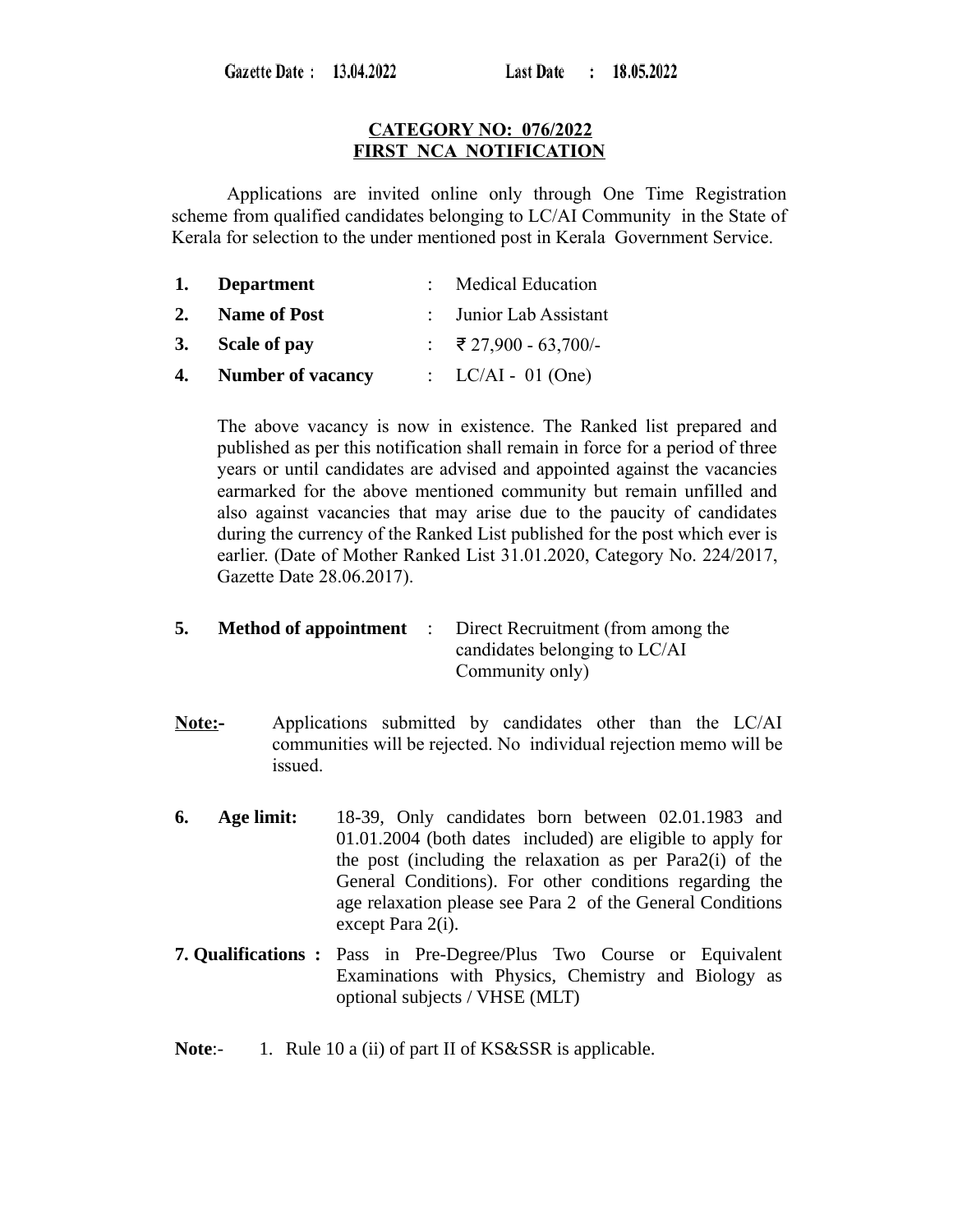- 2. Candidates who claim equivalent qualification instead of qualification mentioned in the notification shall produce the relevant Government Order to prove the equivalency at the time of verification, then only such qualification shall be treated as equivalent to the prescribed qualification concerned.
- 3. In the case of difference in original caste/ community claimed in the application and that entered in SSLC book, the candidate shall produce a Gazette notification in this regard, along with Community Certificate at the time of certificate verification.

## **8. Method of submitting applications :-**

- (a) Candidates must register as per 'ONE TIME REGISTRATION' with the Official Website of Kerala Public Service Commission [www.keralapsc.gov.in](http://www.kerealapsc.gov.in/) before applying for the post. Candidates who have registered can apply by logging in to their profile using their User-ID and password. Candidates must click on the 'Apply Now' button of the respective posts in the Notification Link to apply for the post. The photograph uploaded should be one taken after 31.12.2012. Name of the candidate and the date of photograph taken should be printed legibly at the bottom portion. The photograph once uploaded meeting all requirements shall be valid for 10 years from the date of uploading. **Candidates who register first time should upload photo taken within 6 months from the date of their registration.** There is no change in other instructions regarding the uploading of photographs. No application fee is required. Candidates are responsible for the correctness of the personal information and secrecy of password. Before the final submission of the application on the profile candidates must ensure correctness of the information in their profile. They must quote the User-ID for further communication with the Commission. Application once submitted is received as provisional and the details cannot be deleted or altered after submission. Candidates are advised to keep a printout or soft copy of the online application for future reference. Candidates can take the print out of the application by clicking on the link `My Applications' in their profile. All correspondence with the Commission, regarding the application should be accompanied with the print out of the application. The application will be summarily rejected if noncompliance with the notification is found in due course of processing. Original Documents to prove qualification, experience, age, Community etc. have to be produced as and when called for.
- (b) If written/OMR/Online Test is conducted as part of this selection candidates shall submit a confirmation for writing the examination through their One Time Registration Profile. Such candidates alone can generate and download the Admission Tickets in the last 15 days till the date of Test. The applications of candidates who do not submit